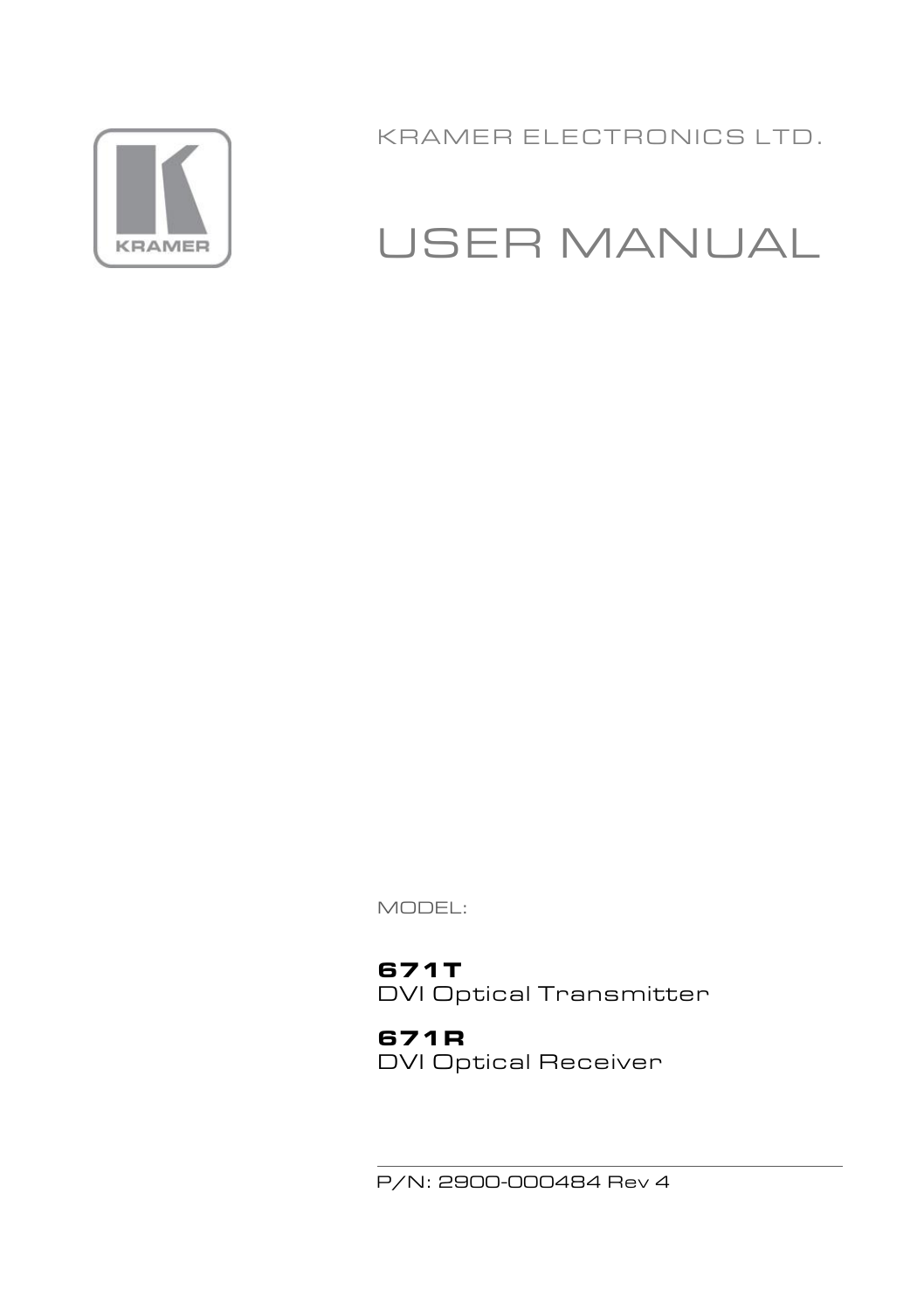

# 671T, 671R Quick Start Guide

This guide helps you install and use your product for the first time. For more detailed information, go to http://www.kramerelectronics.com/support/product\_downloads.asp to download the latest manual or scan the QR code on the left.

# Step 1: Check what's in the box

 $\mathbb Z$ , 671T, 671R DVI Optical Transmitter/Receiver  $\mathbb Z$ , 4 Rubber feet 1 Power supply per unit (5V DC)

1 Quick Start sheet



Save the original box and packaging materials in case you need to return your 671T, 671R for service.

# Step 2: Install the 671T, 671R

Attach the rubber feet and place on a table or mount the 671T, 671R in a rack (using an optional RK-3T rack mount).

# Step 3: Connect the inputs and outputs

Always switch off the power on each device before connecting it to your 671T, 671R.



Always use Kramer high-performance cables for connecting AV equipment to the 671T, 671R.

# Step 4: Connect the power

Connect the 5V DC power adapter to the 671T, 671R and plug the adapter into the mains electricity.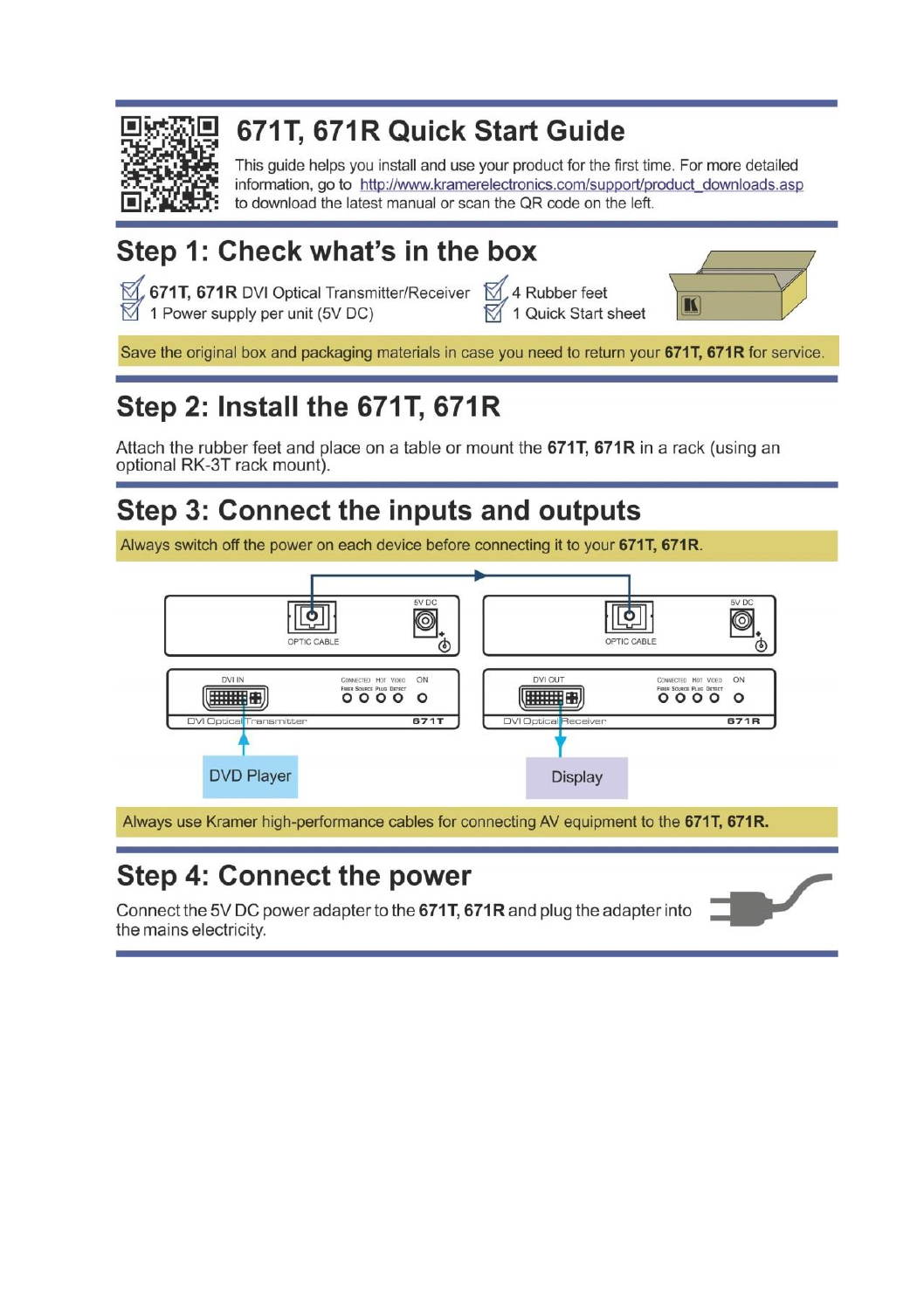### **Contents**

| 1            | <b>Introduction</b>                                      | 1 |
|--------------|----------------------------------------------------------|---|
| $\mathbf{2}$ | <b>Getting Started</b>                                   | 2 |
| 2.1          | Achieving the Best Performance                           | 2 |
| 2.2          | Safety Instructions                                      | 3 |
| 2.3          | <b>Recycling Kramer Products</b>                         | 3 |
| 3            | Overview                                                 | 4 |
| 3.1          | Defining the 671T, 671R DVI Optical Transmitter/Receiver | 4 |
| 4            | Connecting the 671T, 671R                                | 7 |
| 5            | <b>Technical Specifications</b>                          | 9 |
|              | ures                                                     |   |

| Figure 1: 671T DVI Optical Transmitter                         |  |
|----------------------------------------------------------------|--|
| Figure 2: 671R DVI Optical Receiver                            |  |
| Figure 3: Connecting the 671T/671R Transmitter/Receiver System |  |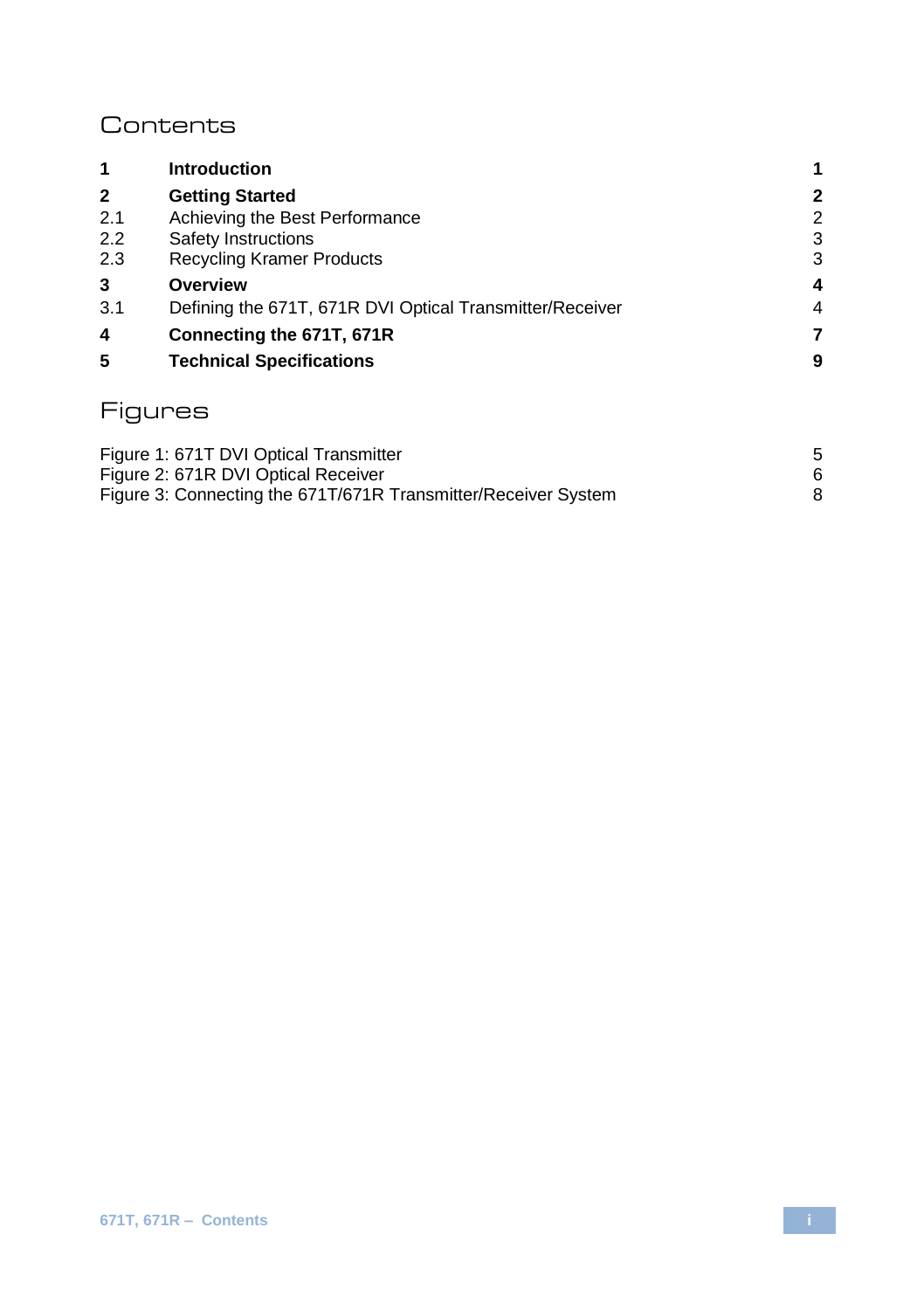# <span id="page-3-0"></span>**1 Introduction**

Welcome to Kramer Electronics! Since 1981, Kramer Electronics has been providing a world of unique, creative, and affordable solutions to the vast range of problems that confront video, audio, presentation, and broadcasting professionals on a daily basis. In recent years, we have redesigned and upgraded most of our line, making the best even better!

Our 1,000-plus different models now appear in 11 groups that are clearly defined by function: GROUP 1: Distribution Amplifiers; GROUP 2: Switchers and Routers; GROUP 3: Control Systems; GROUP 4: Format/Standards Converters; GROUP 5: Range Extenders and Repeaters; GROUP 6: Specialty AV Products; GROUP 7: Scan Converters and Scalers; GROUP 8: Cables and Connectors; GROUP 9: Room Connectivity; GROUP 10: Accessories and Rack Adapters and GROUP 11: Sierra Products.

Congratulations on purchasing your Kramer **671T, 671R** *DVI Optical Transmitter/Receiver*, which is ideal for the following typical applications:

- Home theater, presentation and multimedia applications
- Long range multimedia distribution for cinemas, stores, and entertainment centers
- Video production and broadcast facilities
- Retail stores and other point-of-sale systems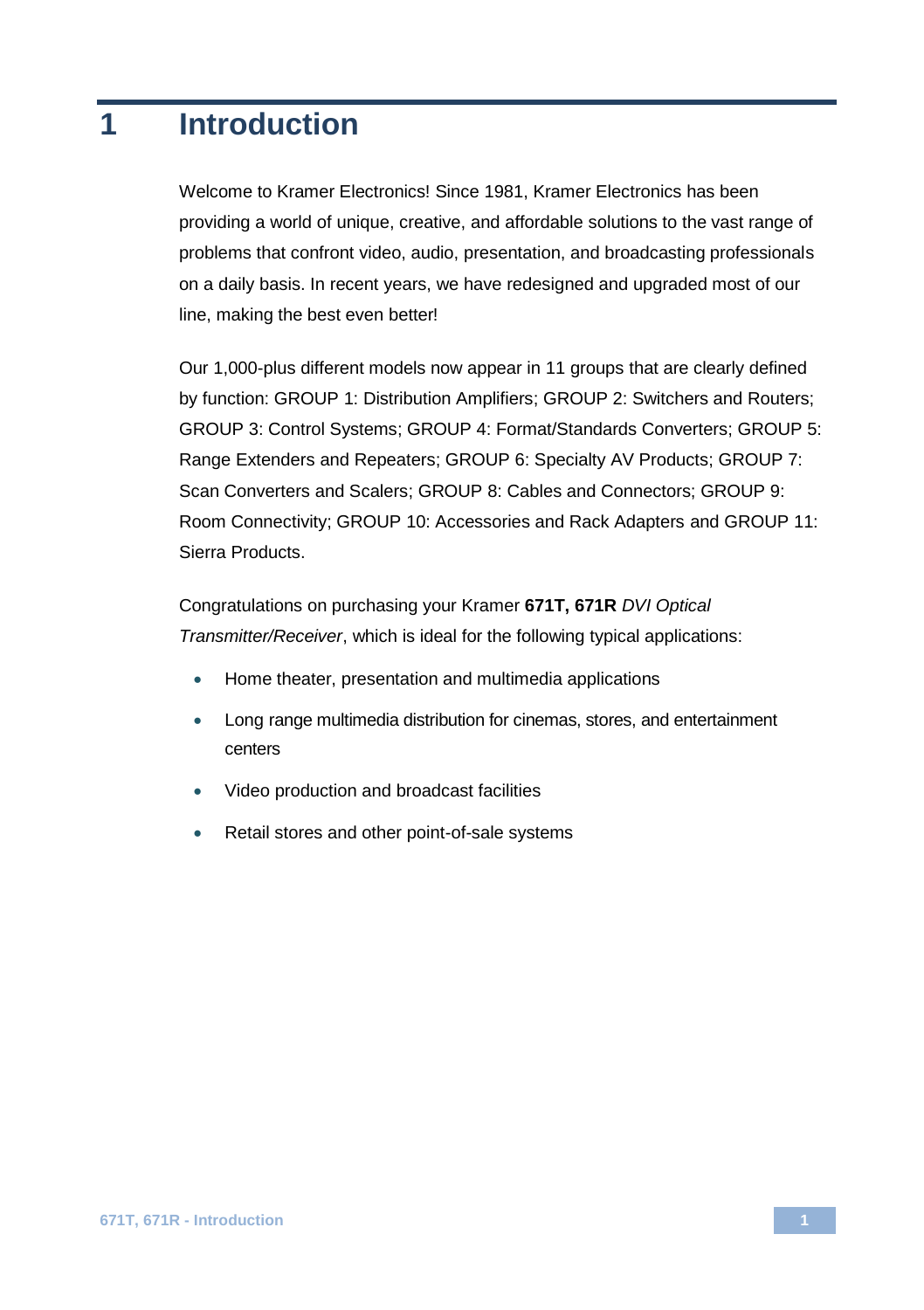# <span id="page-4-0"></span>**2 Getting Started**

We recommend that you:

- Unpack the equipment carefully and save the original box and packaging materials for possible future shipment
- Review the contents of this user manual



Go to [http://www.kramerelectronics.com/support/product\\_downloads.asp](http://www.kramerelectronics.com/support/product_downloads.asp) to check for up-to-date user manuals, application programs, and to check if firmware upgrades are available (where appropriate).

### <span id="page-4-1"></span>**2.1 Achieving the Best Performance**

To achieve the best performance:

- Use only good quality connection cables (we recommend Kramer highperformance, high-resolution cables) to avoid interference, deterioration in signal quality due to poor matching, and elevated noise levels (often associated with low quality cables)
- Do not secure the cables in tight bundles or roll the slack into tight coils
- Avoid interference from neighboring electrical appliances that may adversely influence signal quality
- Position your Kramer **671T, 671R** away from moisture, excessive sunlight and dust



This equipment is to be used only inside a building. It may only be connected to other equipment that is installed inside a building.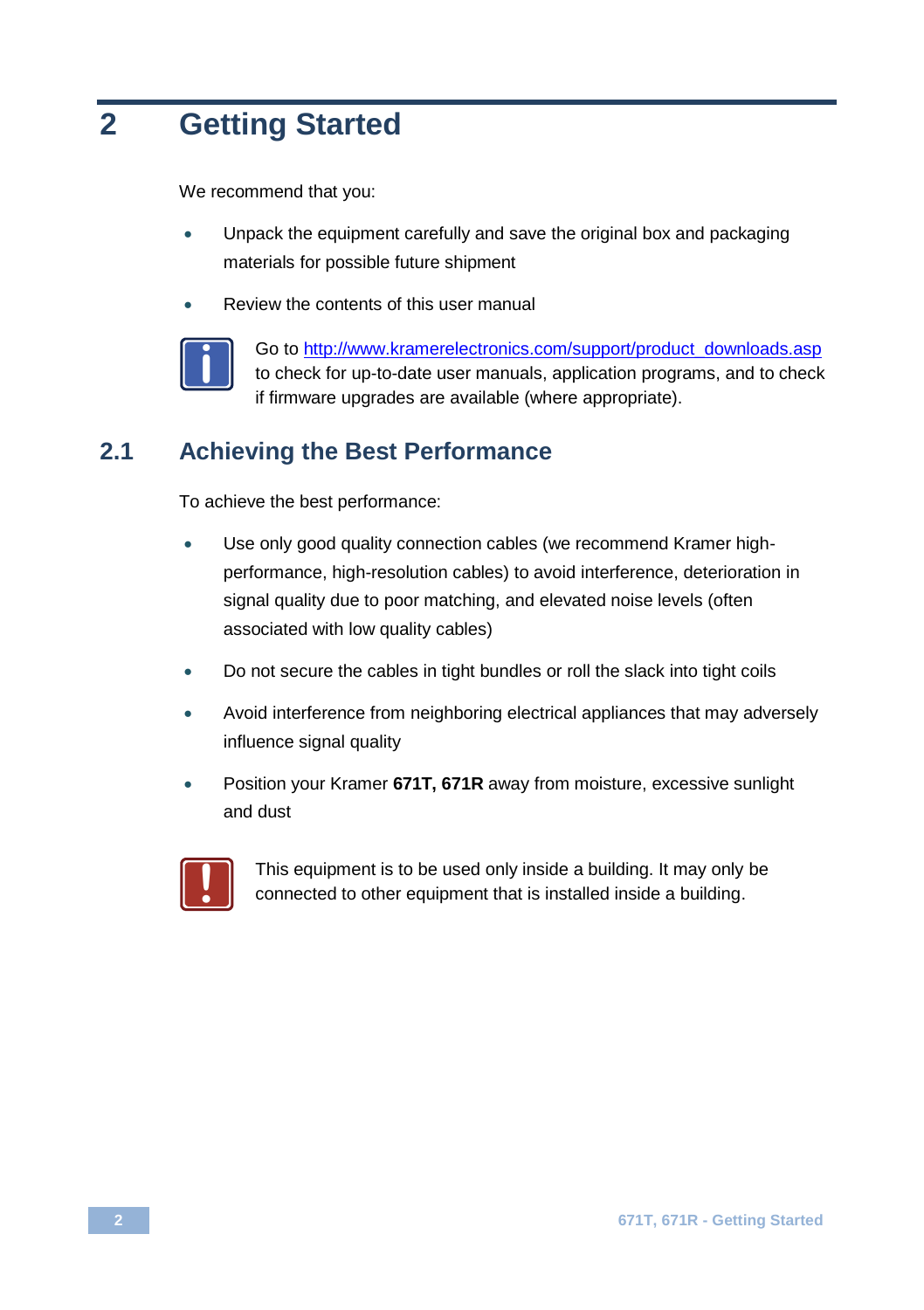### <span id="page-5-0"></span>**2.2 Safety Instructions**

**!**

| Caution: | There are no operator serviceable parts inside the unit                                                                                                                          |
|----------|----------------------------------------------------------------------------------------------------------------------------------------------------------------------------------|
| Warning: | Use only the Kramer Electronics input power wall<br>adapter that is provided with the unit                                                                                       |
| Warning: | Disconnect the power and unplug the unit from the wall<br>before installing                                                                                                      |
| Warning: | Avoid direct eye exposure into the optic connectors<br>when powered, although this product is regulated<br>strictly enough to operate under the Laser Class 3R for<br>eye safety |

### <span id="page-5-1"></span>**2.3 Recycling Kramer Products**

The Waste Electrical and Electronic Equipment (WEEE) Directive 2002/96/EC aims to reduce the amount of WEEE sent for disposal to landfill or incineration by requiring it to be collected and recycled. To comply with the WEEE Directive, Kramer Electronics has made arrangements with the European Advanced Recycling Network (EARN) and will cover any costs of treatment, recycling and recovery of waste Kramer Electronics branded equipment on arrival at the EARN facility. For details of Kramer's recycling arrangements in your particular country go to our recycling pages at *<http://www.kramerelectronics.com/support/recycling/>*.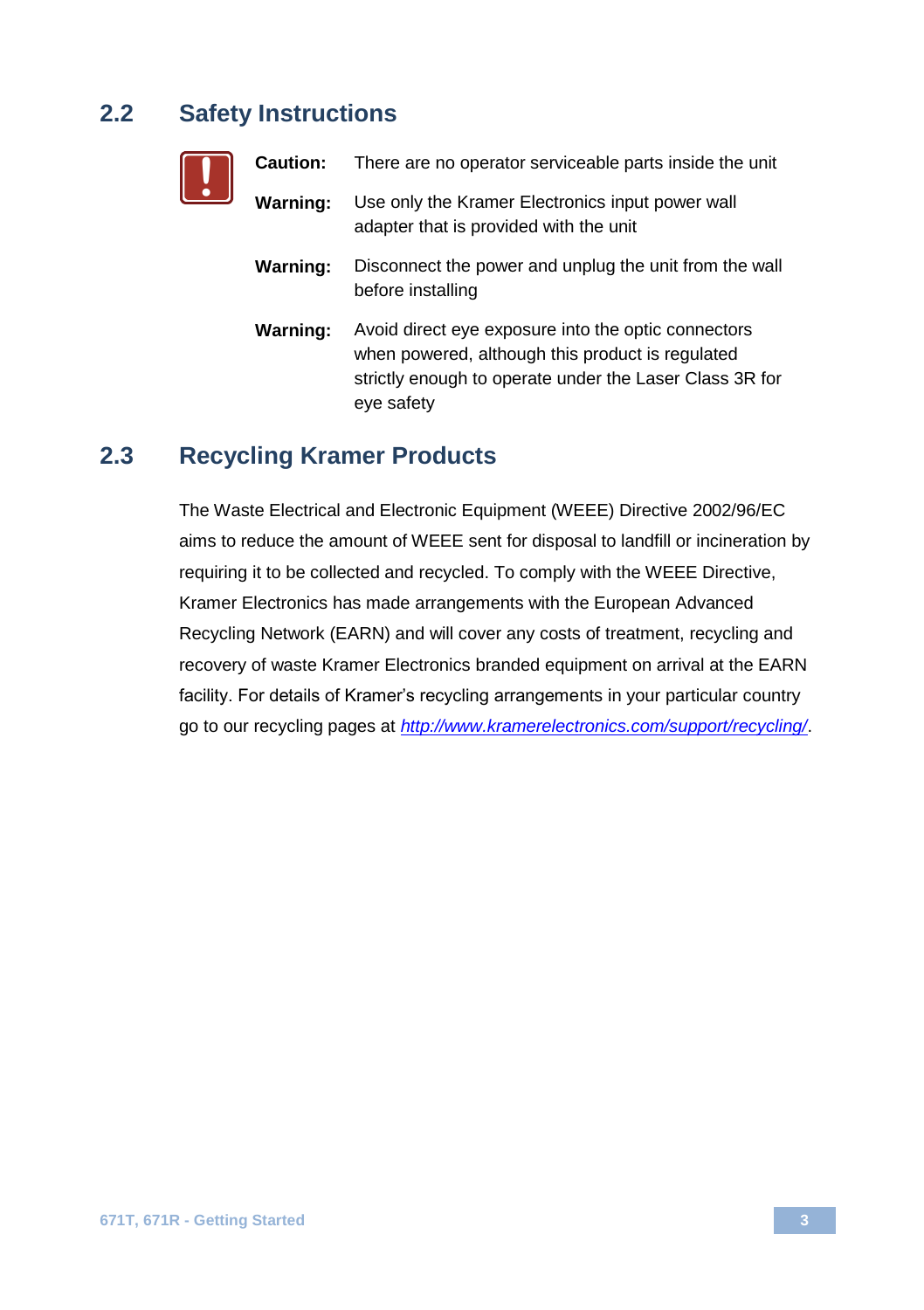## <span id="page-6-0"></span>**3 Overview**

The **671T** converts the DVI signal to an optical signal, and the **671R** converts the optical signal back into a DVI signal. Together, the **671T** and **671R** form a DVI transmitter/receiver over multimode fiber system.

The **671T** and **671R** pair features:

- A maximum data rate of 4.95Gbps (1.65Gbps per graphic channel) suitable for resolutions up to UXGA at 60Hz, and for all HD resolutions
- HDCP compliance
- HDTV compatibility
- Transmission of four TMDS video channels as well as one low-speed channel for passing HDCP, EDID and a Hot Plug Detect (HPD) signal over one multimode fiber
- HDMI support for HDMI Compressed Audio Channels
- EDID PassThru that passes EDID signals between the source and display
- 3D pass-through
- A system range of 1700m (more than 5500ft)
- Regulation in accordance with Class 3R Laser Eye Safety in compliance with ANSI Z136 and IEC 60825-1:2007
- Multimode fiber optic OM3 cable with SC connectors
- 5V DC power adapters
- Kramer DigiTOOLS<sup>®</sup> enclosures

### <span id="page-6-1"></span>**3.1 Defining the 671T, 671R DVI Optical Transmitter/Receiver**

This section describes the:

- **671T** *DVI Optical Transmitter*, see Section [3.1.1](#page-7-1)
- **671R** *DVI Optical Receiver*, see Sectio[n 3.1.2](#page-8-1)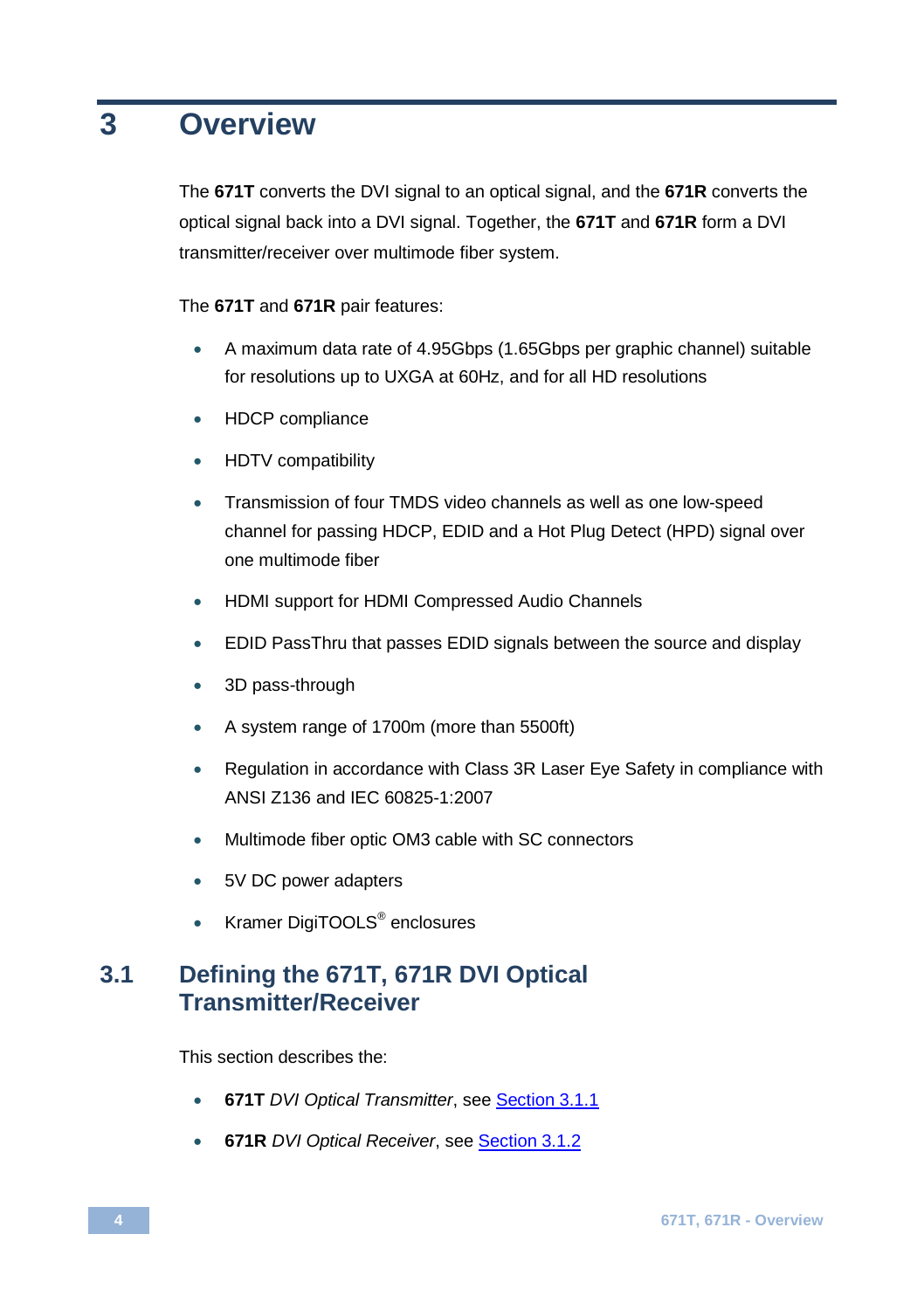### <span id="page-7-1"></span>**3.1.1 Your 671T DVI Optical Transmitter**

### [Figure 1](#page-7-0) defines the **671T** *DVI Optical Transmitter*:



Figure 1: 671T DVI Optical Transmitter

<span id="page-7-0"></span>

| #              | <b>Feature</b>               |               | <b>Function</b>                                        |
|----------------|------------------------------|---------------|--------------------------------------------------------|
|                | DVI IN Connector             |               | Connects to the DVI source                             |
| $\mathcal{P}$  | CONNECTED   FIBER            |               | Illuminates when the fiber optic cable is connected    |
| 3              | <b>LED<sub>s</sub></b>       | <b>SOURCE</b> | Illuminates when a source is connected                 |
| $\overline{4}$ | <b>HOT PLUG LED</b>          |               | Indicates a connected display on the receiver side     |
| 5              | <b>VIDEO DETECT LED</b>      |               | Indicates a valid video signal on the transmitter side |
| 6              | ONLED                        |               | Illuminates when receiving power                       |
| $\overline{7}$ | <b>OPTIC CABLE Connector</b> |               | Connect to the optical connector on the 671R           |
|                |                              |               | (remove dust cap prior to use)                         |
| 8              | 5V DC                        |               | +5V DC connector for powering the unit                 |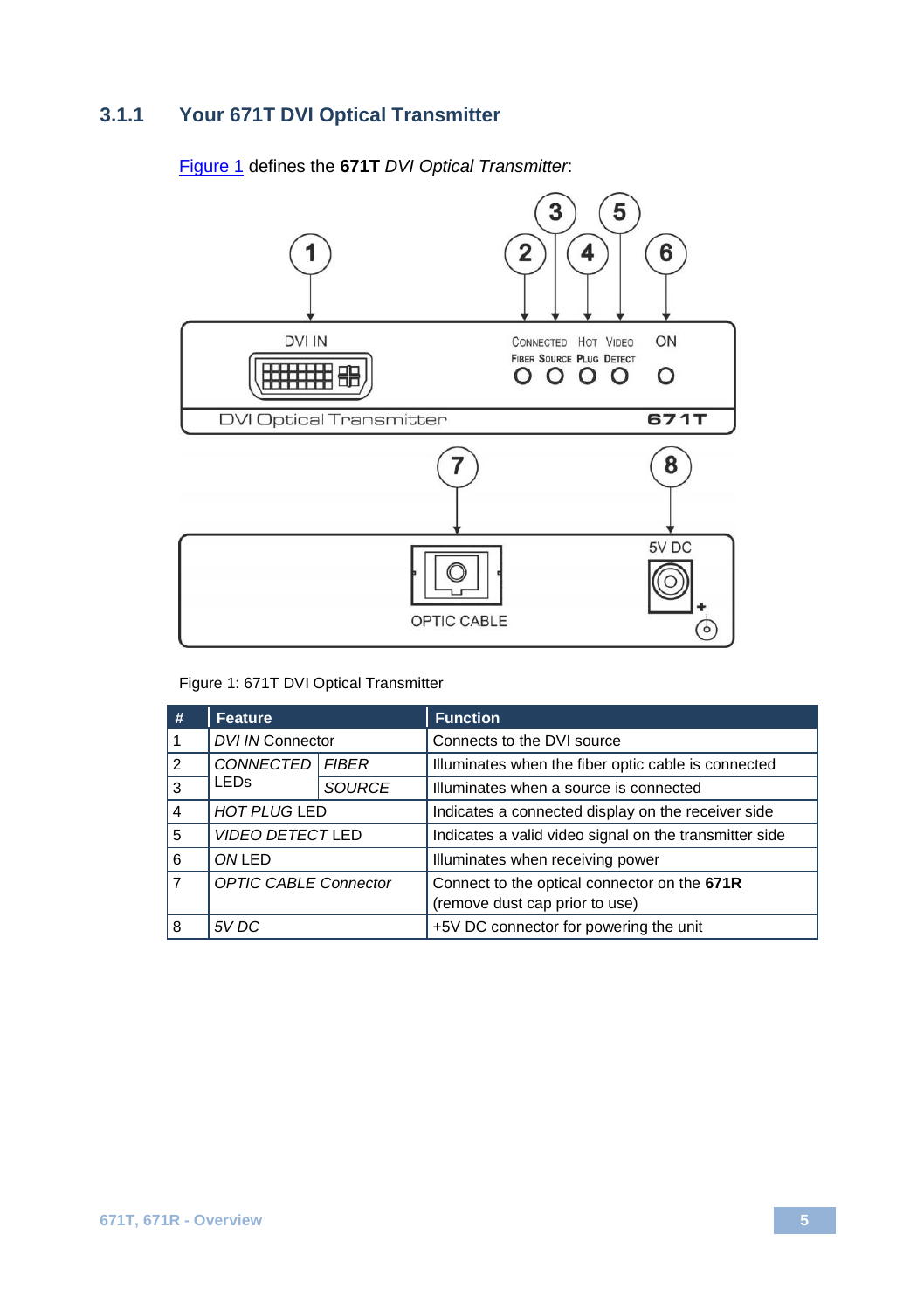### <span id="page-8-1"></span>**3.1.2 Your 671R DVI Optical Receiver**

### [Figure 2](#page-8-0) defines the **671R** *DVI Optical Receiver*:



### Figure 2: 671R DVI Optical Receiver

<span id="page-8-0"></span>

| #              | Feature                      |               | <b>Function</b>                                        |
|----------------|------------------------------|---------------|--------------------------------------------------------|
|                | DVI OUT Connector            |               | Connects to the DVI acceptor                           |
| 2              | CONNECTED                    | <b>FIBER</b>  | Illuminates when the fiber optic cable is connected    |
| 3              | <b>LED<sub>s</sub></b>       | <b>SOURCE</b> | Illuminates when a source is connected                 |
| 4              | <b>HOT PLUG LED</b>          |               | Indicates a connected display on the receiver side     |
| 5              | <b>VIDEO DETECT LED</b>      |               | Indicates a valid video signal on the transmitter side |
| 6              | ONLED                        |               | Illuminates when receiving power                       |
| $\overline{7}$ | <b>OPTIC CABLE Connector</b> |               | Connect to the optical connector on the 671T           |
|                |                              |               | (remove dust cap prior to use)                         |
| 8              | 5V DC                        |               | +5V DC connector for powering the unit                 |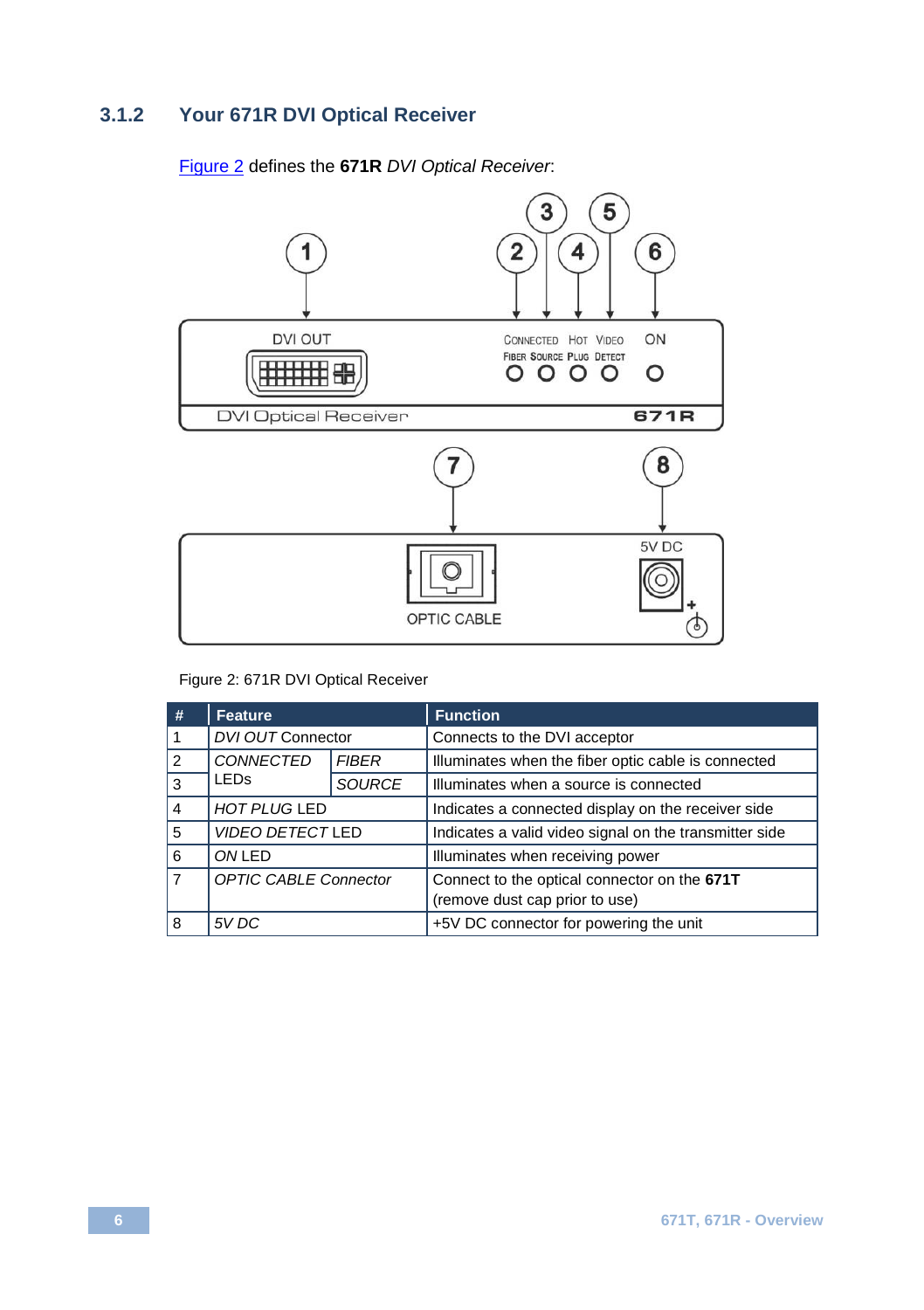# <span id="page-9-0"></span>**4 Connecting the 671T, 671R**



Always switch off the power to each device before connecting it to your **671T, 671R**. After connecting your **671T, 671R**, connect its power and then switch on the power to each device.

Avoid direct eye exposure into the optic connectors when powered, although this product is regulated strictly enough to operate under the Laser Class 3R for eye safety

To connect the **671T** and **671R**, as illustrated in the example in [Figure 3,](#page-10-0) do the following:

- 1. Connect a DVI source (for example a DVD player) to the DVI IN connector.
- 2. Connect the DVI OUT connector to a DVI acceptor (for example, an LCD display).
- 3. Remove the dust caps and connect the OPTIC CABLE connector of the **671T** to the OPTIC CABLE connector of the **671R**, via optic OM3 cabling with SC connectors (maximum range of 2000 meters (over 6560ft)).
- 4. Connect the 5V DC power adapter to the power socket on each unit and connect the adapter to the mains electricity (not shown i[n Figure 3\)](#page-10-0).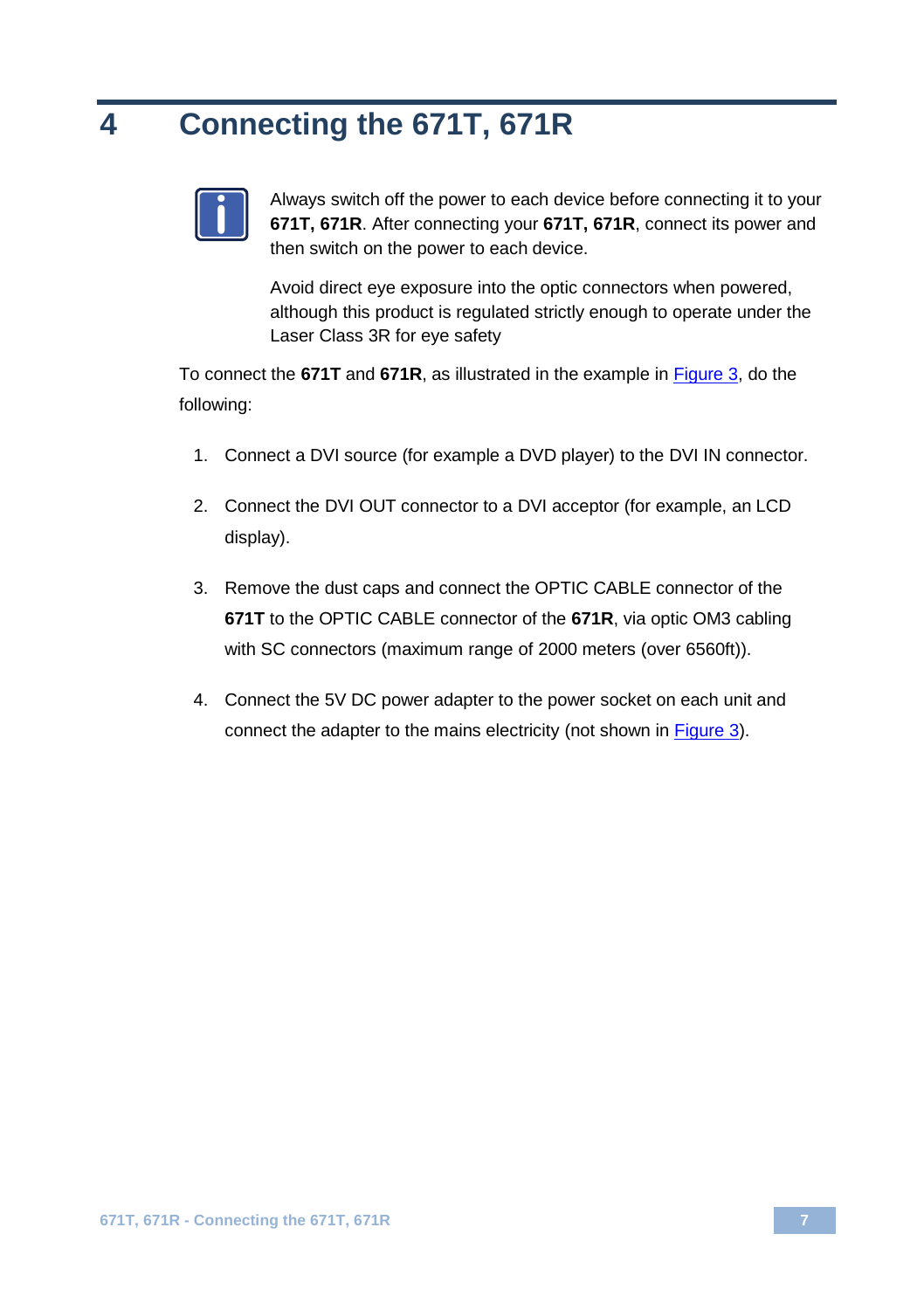

<span id="page-10-0"></span>Figure 3: Connecting the 671T/671R Transmitter/Receiver System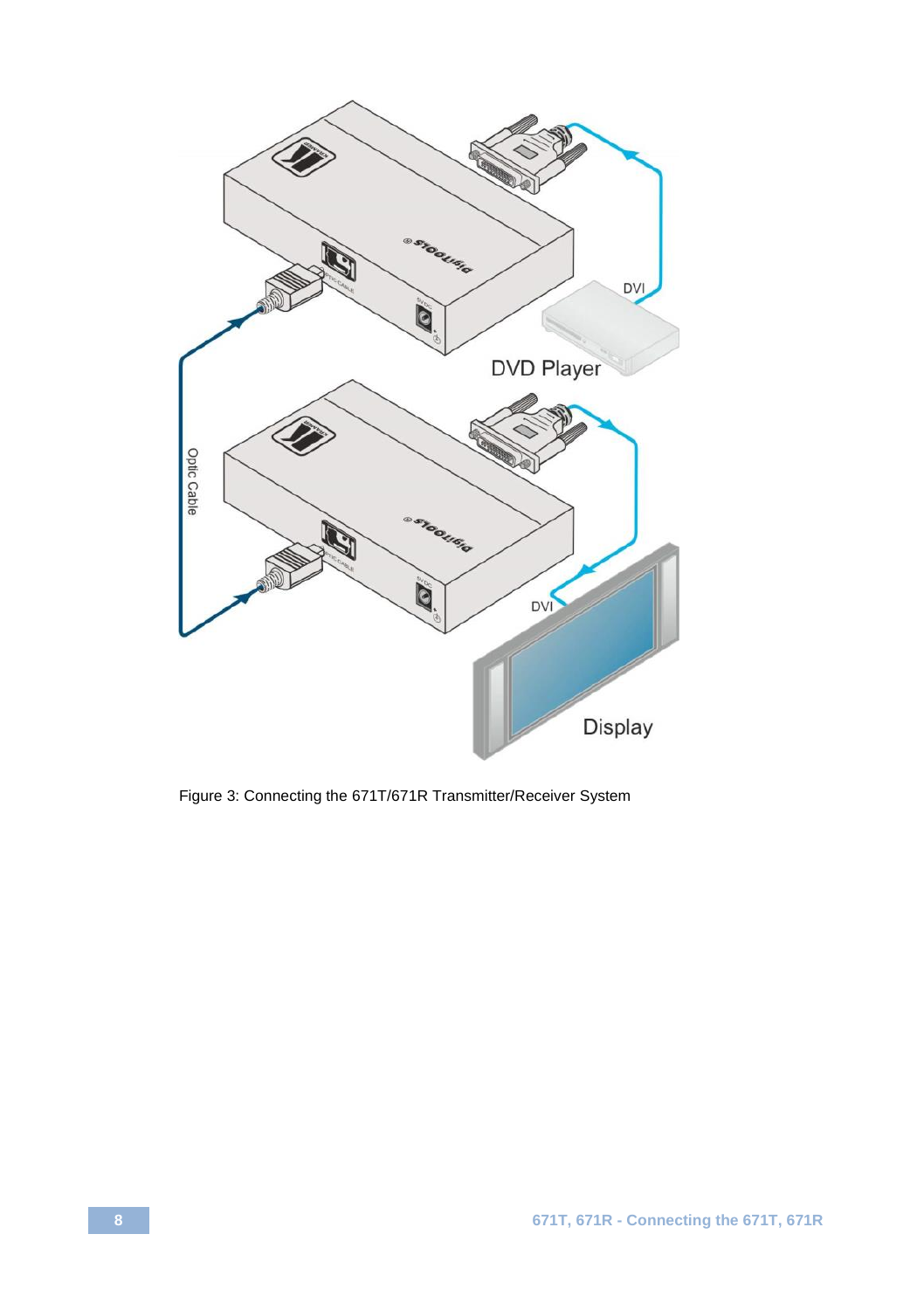# <span id="page-11-0"></span>**5 Technical Specifications**

|                                                                                         | 671T                                                                          | 671R                 |  |
|-----------------------------------------------------------------------------------------|-------------------------------------------------------------------------------|----------------------|--|
| <b>INPUTS:</b>                                                                          | <b>DVI Connector</b>                                                          | 1 optical connector  |  |
| <b>OUTPUTS:</b>                                                                         | 1 optical connector                                                           | <b>DVI Connector</b> |  |
| <b>MAX. DATA RATE:</b>                                                                  | 4.95Gbps (1.65Gbps per graphic channel)                                       |                      |  |
| <b>COMPLIANCE WITH HDMI</b><br>STANDARD:                                                | Supports DVI using fiber optic communication links and<br>DDC2B               |                      |  |
| <b>EXTENSION LIMIT:</b>                                                                 | 2000m (>6560 feet) for UXGA (1600x1200) and 1080p                             |                      |  |
| FIBER-OPTIC CONNECTION:                                                                 | SC connectors for multimode (OM3) fiber cable (not<br>supplied with the unit) |                      |  |
| <b>INSERTION LOSS FROM</b><br><b>TRANSMITTER TO RECEIVER:</b>                           | Must not exceed 10dB                                                          |                      |  |
| <b>INDICATOR LEDS:</b>                                                                  | Video, source, acceptor fiber and on LEDs                                     |                      |  |
| POWER CONSUMPTION:                                                                      | 5V DC, 250mA                                                                  | 5V DC, 400mA         |  |
| <b>OPERATING TEMPERATURE:</b>                                                           | 0° to $+40^{\circ}$ C (32° to 104°F)                                          |                      |  |
| <b>STORAGE TEMPERATURE:</b>                                                             | -40° to +70°C (-40° to 158°F)                                                 |                      |  |
| <b>HUMIDITY:</b>                                                                        | 10% to 90%, RHL non-condensing                                                |                      |  |
| <b>DIMENSIONS:</b>                                                                      | 12cm x 7.95cm x 2.76cm (4.7" x 3.1" x 1.08") W, D, H                          |                      |  |
| <b>WEIGHT:</b>                                                                          | 0.3kg (0.67lbs) approx. each                                                  |                      |  |
| <b>ACCESSORIES:</b>                                                                     | 2 power supplies (5V/2A), 2 bracket installation kits                         |                      |  |
| Specifications are subject to change without notice at http://www.kramerelectronics.com |                                                                               |                      |  |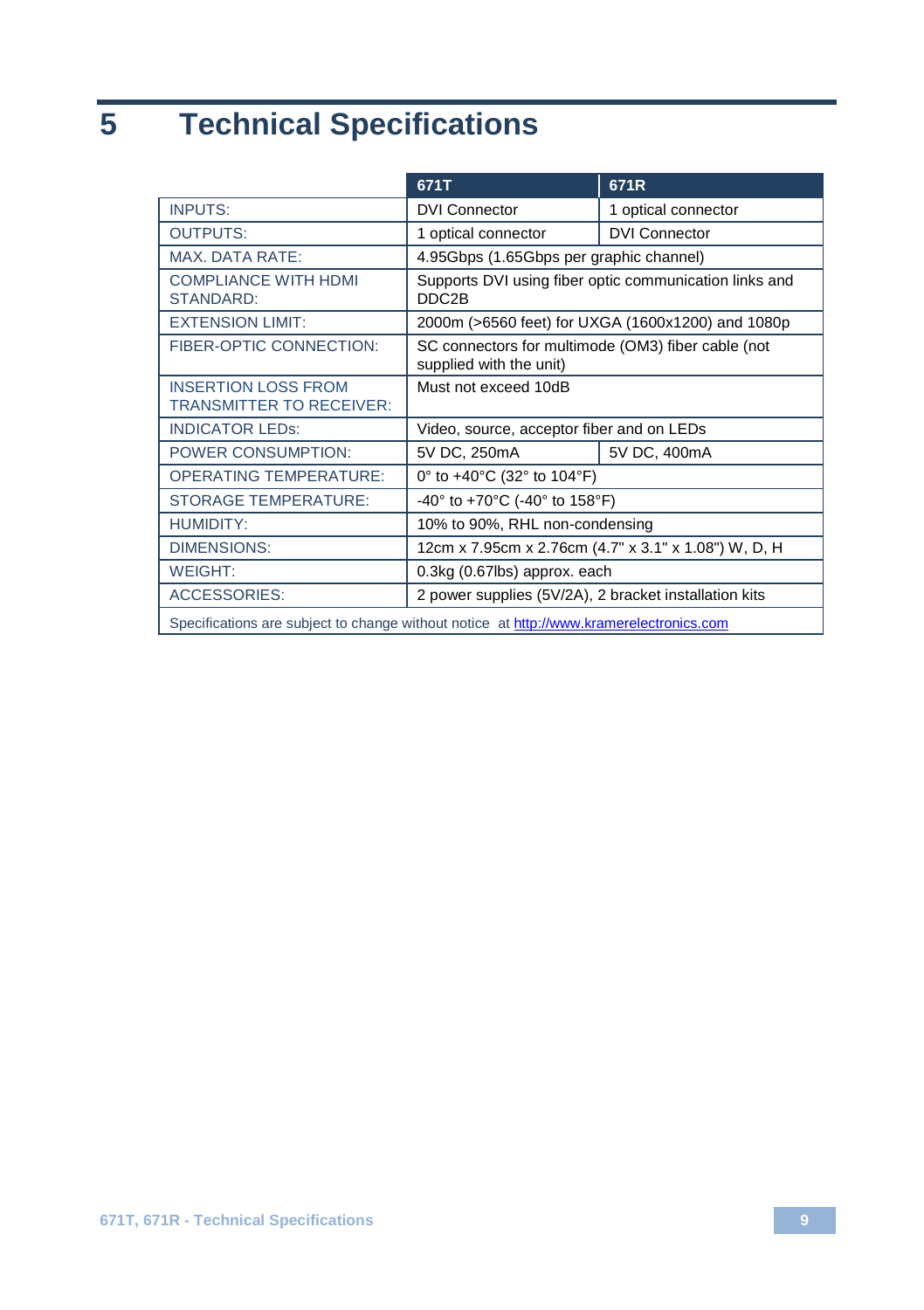#### **I IMITED WARRANTY**

The warranty obligations of Kramer Electronics for this product are limited to the terms set forth below:

#### What is Covered

This limited warranty covers defects in materials and workmanship in this product.

#### **What is Not Covered**

This limited warranty does not cover any damage, deterioration or malfunction resulting from any alteration, modification, improper or unreasonable use or maintenance, misuse, abuse, accident, neglect, exposure to excess moisture, fire, improper packing and shipping (such claims must be presented to the carrier), lightning, power surges, or other acts of nature. This limited warranty does not cover any damage, deterioration or malfunction resulting from the installation or removal of this product from any installation, any unauthorized tampering with this product, any repairs attempted by anyone unauthorized by Kramer Electronics to make such repairs, or any other cause which does not relate directly to a defect in materials and/or workmanship of this product. This limited warranty does not cover cartons, equipment enclosures, cables or accessories used in conjunction with

#### this product.

Without limiting any other exclusion herein, Kramer Electronics does not warrant that the product covered hereby, including, without limitation, the technology and/or integrated circuit(s) included in the product, will not become obsolete or that such items are or will remain compatible with any other product or technology with which the product

#### How Long Does this Coverage Last

Seven years as of this printing; please check our Web site for the most current and accurate warranty information.

#### **Who is Covered**

Only the original purchaser of this product is covered under this limited warranty. This limited warranty is not transferable to subsequent purchasers or owners of this product.

#### What Kramer Electronics will do

Kramer Electronics will, at its sole option, provide one of the following three remedies to whatever extent it shall deem necessary to satisfy a proper claim under this limited warranty:

- 1. Elect to repair or facilitate the repair of any defective parts within a reasonable period of time, free of any charge for the necessary parts and labor to complete the repair and restore this product to its proper operating condition. Kramer Electronics will also pay the shipping costs necessary to return this product once the repair is complete.
- 2. Replace this product with a direct replacement or with a similar product deemed by Kramer Electronics to perform substantially the same function as the original product.
- Issue a refund of the original purchase price less depreciation to be determined based on the age of the product at the time remedy is sought under this limited warranty.

#### What Kramer Electronics will not do Under This Limited Warranty

If this product is returned to Kramer Electronics or the authorized dealer from which it was purchased or any other party authorized to repair Kramer Electronics products, this product must be insured during shipment, with the insurance and shipping charges prepaid by you. If this product is returned uninsured, you assume all risks of loss or damage during shipment. Kramer Electronics will not be responsible for any costs related to the removal or re-installation of this product from or into any installation. Kramer Electronics will not be responsible for any costs related to any setting up this product, any adjustment of user controls or any programming required for a specific installation of this product.

#### How to Obtain a Remedy under this Limited Warranty

To obtain a remedy under this limited warranty, you must contact either the authorized Kramer Electronics reseller from whom you purchased this product or the Kramer Electronics office nearest you. For a list of authorized Kramer Electronics resellers and/or Kramer Electronics authorized service providers, please visit our web site at www.kramerelectronics.com or contact the Kramer Electronics office nearest you.

In order to pursue any remedy under this limited warranty, you must possess an original, dated receipt as proof of purchase from an authorized Kramer Electronics reseller. If this product is returned under this limited warranty, a return authorization number, obtained from Kramer Electronics, will be required. You may also be directed to an authorized reseller or a person authorized by Kramer Electronics to renair the product

If it is decided that this product should be returned directly to Kramer Electronics, this product should be properly packed, preferably in the original carton, for shipping. Cartons not bearing a return authorization number will be refused.

#### **Limitation on Liability**

THE MAXIMUM LIABILITY OF KRAMER ELECTRONICS UNDER THIS LIMITED WARRANTY SHALL NOT EXCEED THE ACTUAL PURCHASE PRICE PAID FOR THE PRODUCT. TO THE MAXIMUM EXTENT PERMITTED BY LAW, KRAMER<br>ELECTRONICS IS NOT RESPONSIBLE FOR DIRECT. SPECIAL. INCIDENTAL OR CONSEQUENTIAL DAMAGES RESULTING FROM ANY BREACH OF WARRANTY OR CONDITION. OR UNDER ANY OTHER LEGAL THEORY. Some countries, districts or states do not allow the exclusion or limitation of relief, special, incidental, consequential or indirect damages, or the limitation of liability to specified amounts, so the above limitations or exclusions may not apply to you.

#### **Exclusive Remedy**

TO THE MAXIMUM EXTENT PERMITTED BY LAW, THIS LIMITED WARRANTY AND THE REMEDIES SET FORTH ABOVE ARE EXCLUSIVE AND IN LIEU OF ALL OTHER WARRANTIES, REMEDIES AND CONDITIONS, WHETHER ORAL OR WRITTEN, EXPRESS OR IMPLIED. TO THE MAXIMUM EXTENT PERMITTED BY LAW, KRAMER ELECTRONICS SPECIFICALLY DISCLAIMS ANY AND ALL IMPLIED WARRANTIES, INCLUDING, WITHOUT LIMITATION, WARRANTIES OF MERCHANTABILITY AND FITNESS FOR A PARTICULAR PURPOSE. IF KRAMER ELECTRONICS CANNOT LAWFULLY DISCLAIM OR EXCLUDE IMPLIED WARRANTIES UNDER APPLICABLE LAW, THEN ALL IMPLIED WARRANTIES COVERING THIS PRODUCT. INCLUDING WARRANTIES OF MERCHANTABILITY AND FITNESS FOR A PARTICULAR PURPOSE, SHALL APPLY TO THIS PRODUCT AS PROVIDED UNDER APPICABLE LAW.

IF ANY PRODUCT TO WHICH THIS LIMITED WARRANTY APPLIES IS A "CONSUMER PRODUCT" UNDER THE MAGNUSON-MOSS WARRANTY ACT (15 U.S.C.A. §2301, ET SEQ.) OR OTHER APPICABLE LAW, THE FOREGOING DISCLAIMER OF IMPLIED WARRANTIES SHALL NOT APPLY TO YOU. AND ALL IMPLIED WARRANTIES ON THIS PRODUCT. INCLUDING WARRANTIES OF MERCHANTABILITY AND FITNESS FOR THE PARTICULAR PURPOSE. SHALL APPLY AS PROVIDED **UNDER APPLICABLE LAW** 

#### **Other Conditions**

This limited warranty gives you specific legal rights, and you may have other rights which vary from country to country or state to state

This limited warranty is void if (i) the label bearing the serial number of this product has been removed or defaced, (ii) the product is not distributed by Kramer Electronics or (iii) this product is not purchased from an authorized Kramer Electronics reseller. If you are unsure whether a reseller is an authorized Kramer Electronics reseller, please visit our Web site at

www.kramerelectronics.com or contact a Kramer Electronics office from the list at the end of this document.

Your rights under this limited warranty are not diminished if you do not complete and return the product registration form or complete and submit the online product registration form. Kramer Electronics thanks you for purchasing a Kramer Electronics product. We hope it will give you years of satisfaction.